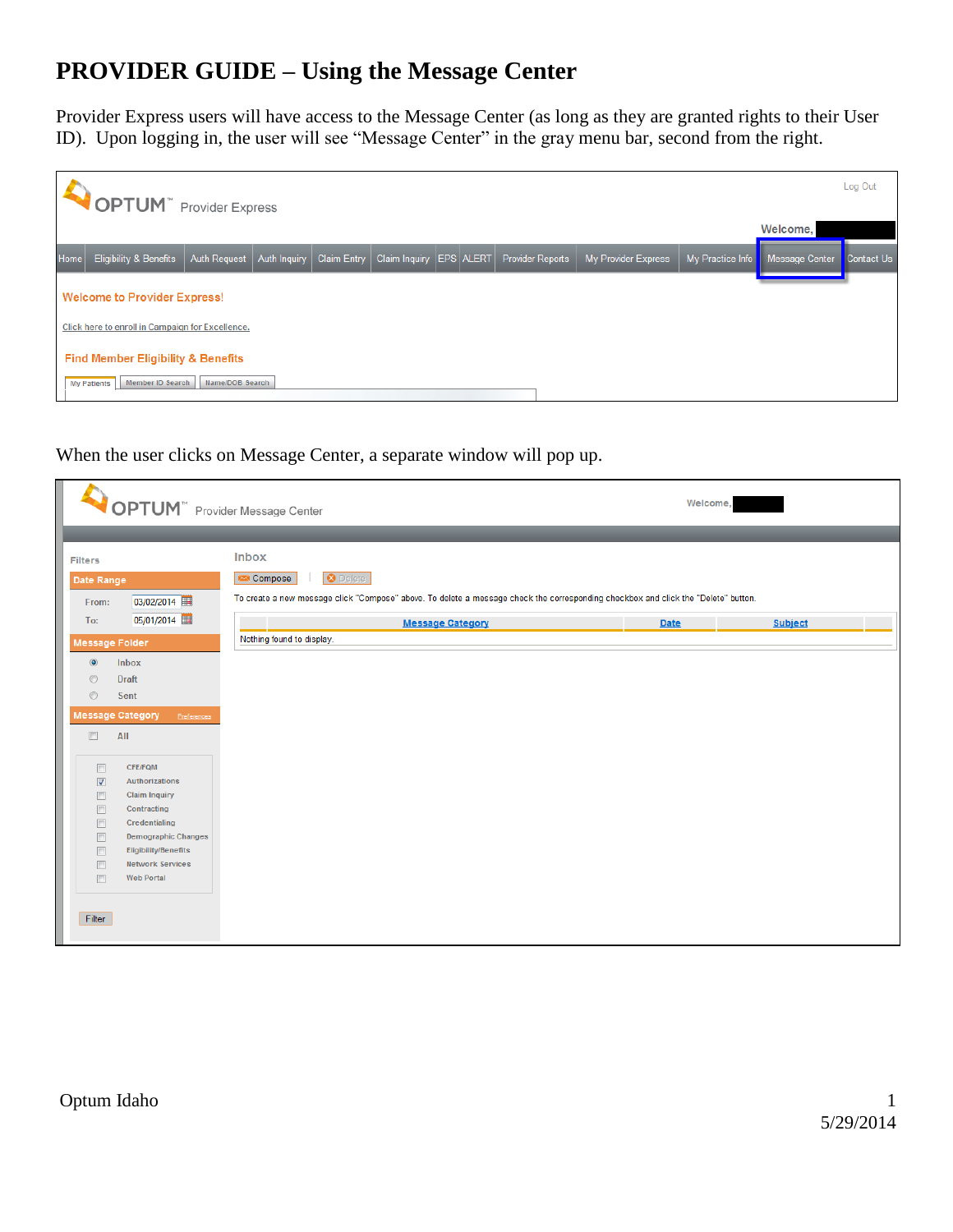Within the Provider Message Center window, there are several sections (as referenced in screen print below):

Date Range (blue box) – defaults to the last 60 days, but can be changed for specific searches

Message Folder (green) – defaults to Inbox, but user can choose any option

Message Category (yellow) – defaults to All, but user can filter to look for specific messages

Filter (purple) - if user changes any of the above options for specific searches, user needs to click on the [Filter] button to complete the search *(Note: these changes will default back to the original settings after user closes the Message Center – for a more permanent change to the categories, see Preferences below*)

Preferences (teal) – user can make permanent changes to the Message Category and to the emails they receive Compose (red) – user can click this to compose a message

Message Center (orange) – user can view messages, delete, and has the ability to filter any of the three headings

| OPTUM" Provider Message Center                                                                                                                                                                                                                                                                                                                                                                  |                                                                                                                                                                                                                                          | Welcome, |                |
|-------------------------------------------------------------------------------------------------------------------------------------------------------------------------------------------------------------------------------------------------------------------------------------------------------------------------------------------------------------------------------------------------|------------------------------------------------------------------------------------------------------------------------------------------------------------------------------------------------------------------------------------------|----------|----------------|
| <b>Filters</b><br>Date Range<br>03/02/2014<br>From:<br>05/01/2014<br>To:<br>Message Folder<br>$\circledcirc$<br>Inbox<br>$\odot$<br><b>Draft</b><br>$\circledcirc$<br>Sent                                                                                                                                                                                                                      | <b>Inbox</b><br><b>8</b> Delete<br>Compose<br>To create a new message click "Compose" above. To delete a message check the corresponding checkbox and click the "Delete" button.<br><b>Message Category</b><br>Nothing found to display. | Date     | <b>Subject</b> |
| <b>Message Category</b><br>$\Box$<br>All<br><b>CFE/FQM</b><br>$\Box$<br>$\overline{\mathbf{v}}$<br>Authorizations<br>$\Box$<br><b>Claim Inquiry</b><br>$\Box$<br>Contracting<br>$\blacksquare$<br>Credentialing<br>$\Box$<br><b>Demographic Changes</b><br>$\Box$<br><b>Eligibility/Benefits</b><br>$\Box$<br><b>Network Services</b><br>$\overline{\mathbb{F}}$<br><b>Web Portal</b><br>Filter |                                                                                                                                                                                                                                          |          |                |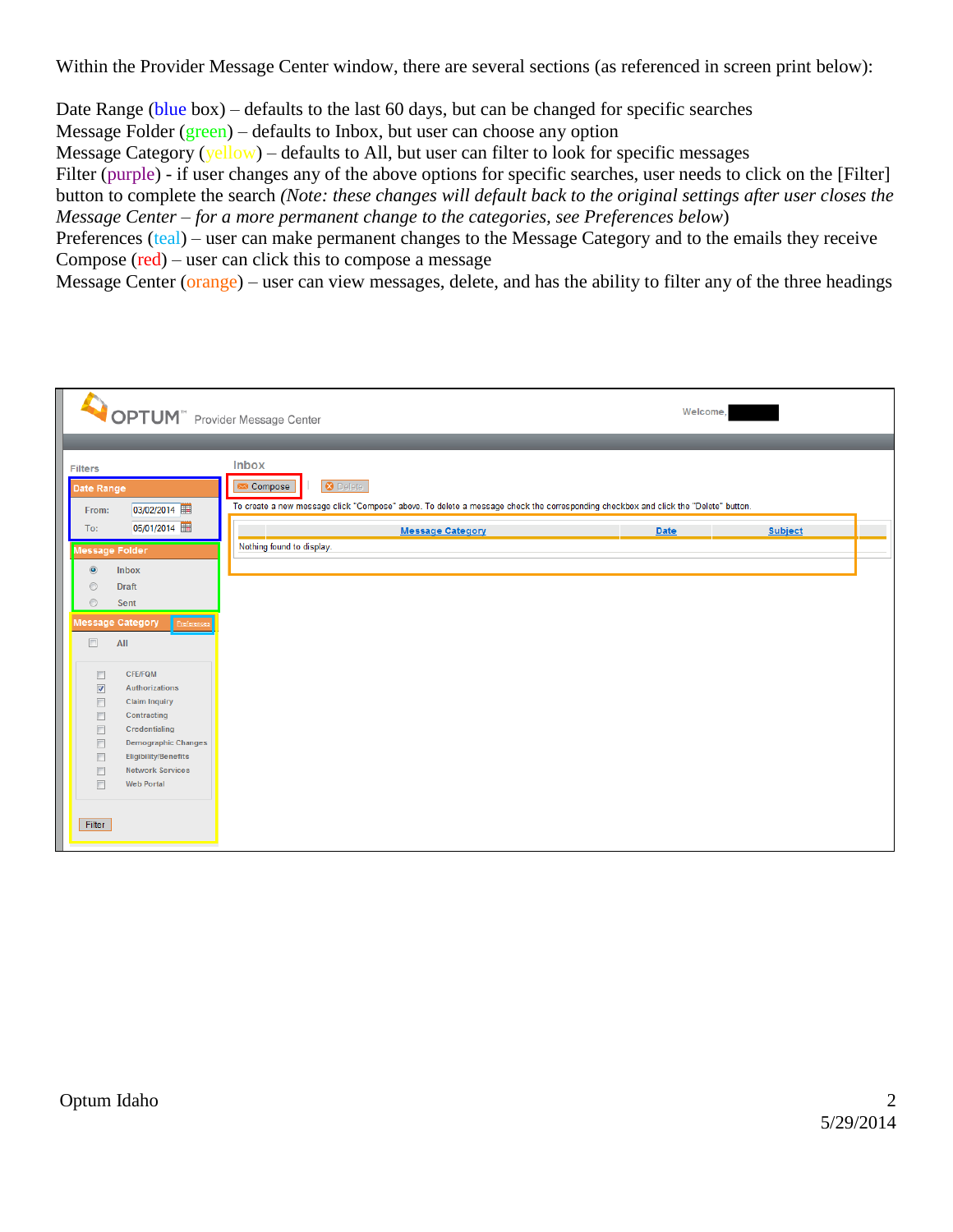### **COMPOSING & SENDING MESSAGES**

When user clicks on **Compose** on the main page, the *Compose Message* page comes up. User would first choose the "about authorization/notification" option from the *I have a question* dropdown, then fill in State, Subject "Optum Idaho Authorization Request" and type in free-form text as specified in the Template (see UM Authorization Template).

Provider Name, TIN and NPI are automatically filled in and cannot be modified.

Reminder: User is required to fill in the Provider State and Subject fields. For ALL authorization requests, the subject line of the request must read "Optum Idaho Authorization Request." The final box is free-form to enter any text necessary, following the UM Authorization Template.

*Please note: Users cannot add/send attachments to their message.*

Once message is complete, user can click the **Send** button (or can **Save Draft**, or **Cancel**).

| <b>Compose Message</b><br>Send | <b>B</b> Save Draft<br>Cancel                                                                                                             |                          |  |  |  |  |
|--------------------------------|-------------------------------------------------------------------------------------------------------------------------------------------|--------------------------|--|--|--|--|
|                                | All fields with * are required<br>Please tell us the reason for your communication today by selecting from the following list of options: |                          |  |  |  |  |
| I have a question:*            | about authorization/notification                                                                                                          | $\overline{\phantom{a}}$ |  |  |  |  |
| <b>Provider Name:</b>          | John Doe                                                                                                                                  |                          |  |  |  |  |
| Tax ID:                        | 99999999                                                                                                                                  |                          |  |  |  |  |
| NPI:                           | 1234567890                                                                                                                                |                          |  |  |  |  |
| Provider State: *              | ID                                                                                                                                        |                          |  |  |  |  |
| Auth $#$ :                     |                                                                                                                                           |                          |  |  |  |  |
| Subject:*                      | Optum Idaho Authorization Request                                                                                                         |                          |  |  |  |  |
| follow template as outlined    |                                                                                                                                           |                          |  |  |  |  |

Upon sending, user will be brought back to main screen with a confirmation.

| Your message has been sent successfully. |                                     |                    |                                                                                                                                    |
|------------------------------------------|-------------------------------------|--------------------|------------------------------------------------------------------------------------------------------------------------------------|
| <b>Filters</b>                           | <b>Inbox</b>                        |                    |                                                                                                                                    |
| Date Range                               | <b>8</b> Delete<br>Compose          |                    |                                                                                                                                    |
| 01/19/2013 <br>From:                     |                                     |                    | To create a new message click "Compose" above. To delete a message check the corresponding checkbox and click the "Delete" button. |
| 03/20/2013   <br>To:                     | 1 message found, displaying message |                    |                                                                                                                                    |
| <b>Message Folder</b>                    | <b>Message Category</b>             | Date               | <b>Subject</b>                                                                                                                     |
|                                          | Authorizations                      | 03/11/2013 6:23 PM | Action Required - Test message multi providers                                                                                     |
| $\odot$<br>Inbox<br><b>Draft</b>         | 1 message found, displaying message |                    |                                                                                                                                    |

#### Optum Idaho 3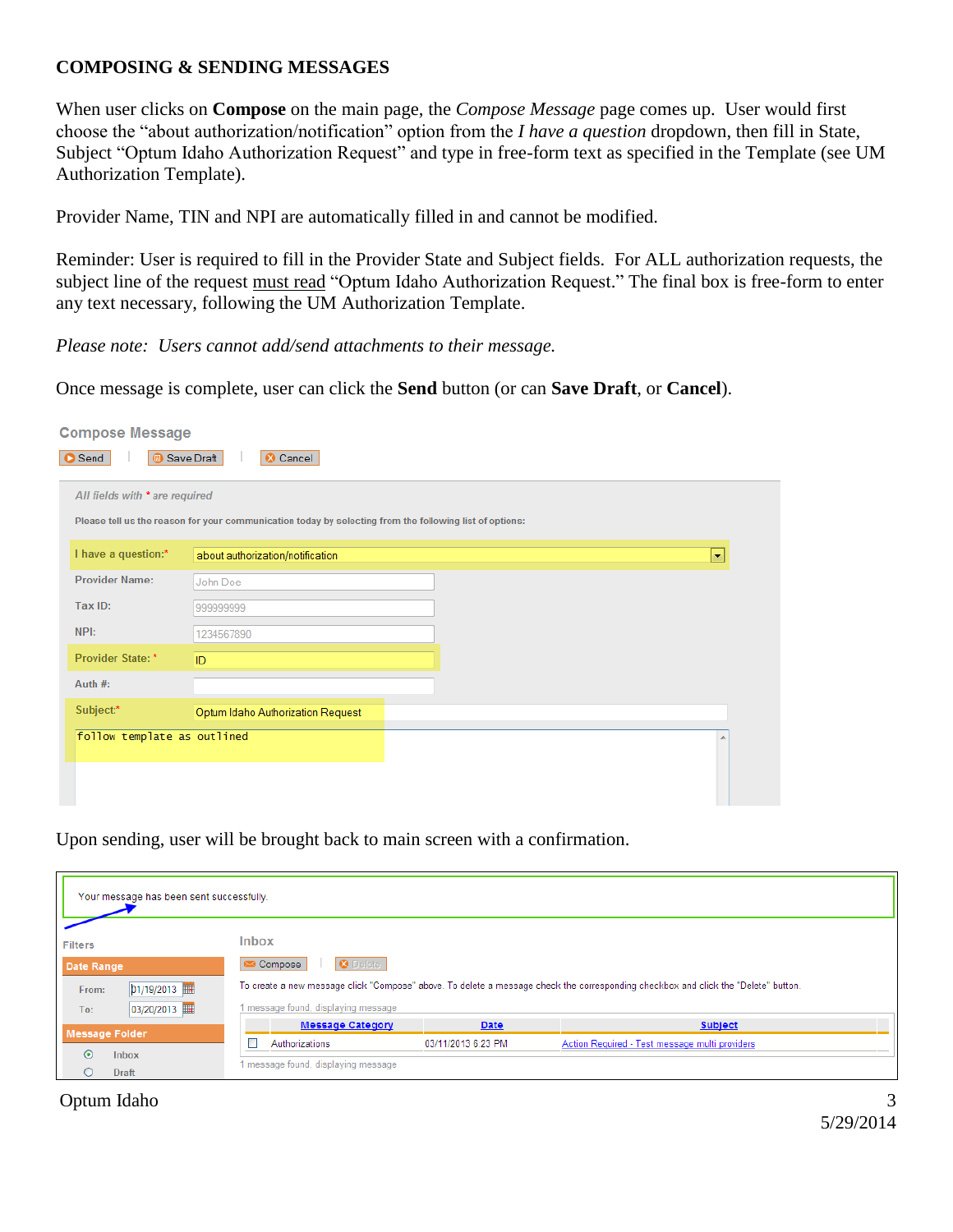## **FILTERING**

To filter message, user would choose the Message Folder (e.g. *Sent*) and then click the [Filter] button. In this example, it will then bring up any *Sent* messages. *User can filter further by modifying the Date Range and/or selecting specific category(ies) before clicking the [Filter] button.*

| <b>Filters</b>          |                                 | <b>Sent</b> |                                            |                     |                                                                                                                                    |
|-------------------------|---------------------------------|-------------|--------------------------------------------|---------------------|------------------------------------------------------------------------------------------------------------------------------------|
| Date Range              |                                 |             | <b>O</b> Delete<br>Compose                 |                     |                                                                                                                                    |
| From:                   | 01/16/2014                      |             |                                            |                     | To create a new message click "Compose" above. To delete a message check the corresponding checkbox and click the "Delete" button. |
| To:                     | 03/17/2014                      |             | 2 messages found, displaying all messages. |                     |                                                                                                                                    |
|                         | <b>Message Folder</b>           |             | <b>Message Category</b>                    | <b>Date</b>         | <b>Subject</b>                                                                                                                     |
|                         |                                 | $\Box$      | Authorizations                             | 03/17/2014 12:30 PM | Optum Idaho Authorization Request                                                                                                  |
| $\odot$                 | Inbox                           | $\Box$      | Authorizations                             | 03/17/2014 12:18 PM | Optum Idaho Authorization Request                                                                                                  |
|                         | <b>Draft</b>                    |             | 2 messages found, displaying all messages. |                     |                                                                                                                                    |
|                         | Sent                            |             |                                            |                     |                                                                                                                                    |
|                         | Message Category<br>Preferences |             |                                            |                     |                                                                                                                                    |
|                         | All                             |             |                                            |                     |                                                                                                                                    |
|                         |                                 |             |                                            |                     |                                                                                                                                    |
| $\Box$                  | <b>CFE/FQM</b>                  |             |                                            |                     |                                                                                                                                    |
| $\overline{\mathsf{v}}$ | <b>Authorizations</b>           |             |                                            |                     |                                                                                                                                    |
| $\Box$                  | <b>Claim Inquiry</b>            |             |                                            |                     |                                                                                                                                    |
| $\Box$                  | Contracting                     |             |                                            |                     |                                                                                                                                    |
| $\boxed{1}$             | Credentialing                   |             |                                            |                     |                                                                                                                                    |
| $\boxed{\Box}$          | <b>Demographic Changes</b>      |             |                                            |                     |                                                                                                                                    |
| $\Box$                  | <b>Eligibility/Benefits</b>     |             |                                            |                     |                                                                                                                                    |
| $\Box$                  | <b>Network Services</b>         |             |                                            |                     |                                                                                                                                    |
| $\boxed{\Box}$          | <b>Web Portal</b>               |             |                                            |                     |                                                                                                                                    |
|                         |                                 |             |                                            |                     |                                                                                                                                    |
| Filter                  |                                 |             |                                            |                     |                                                                                                                                    |
|                         |                                 |             |                                            |                     |                                                                                                                                    |

To review any of the messages, user would click on the Subject line for that specific message.

# **INCOMING MESSAGE NOTIFICATIONS**

All Users that listed an email address upon registration of their User ID will receive an email notice that they have a new message online. The email states that a message has been posted and provides a link to the Provider Express login page.



Optum Idaho 4 *Please note: ALL USERS that are tied to the provider/group/facility that is receiving the message will receive the same email. Any users that do not wish to receive these emails can modify their preferences (see section below).*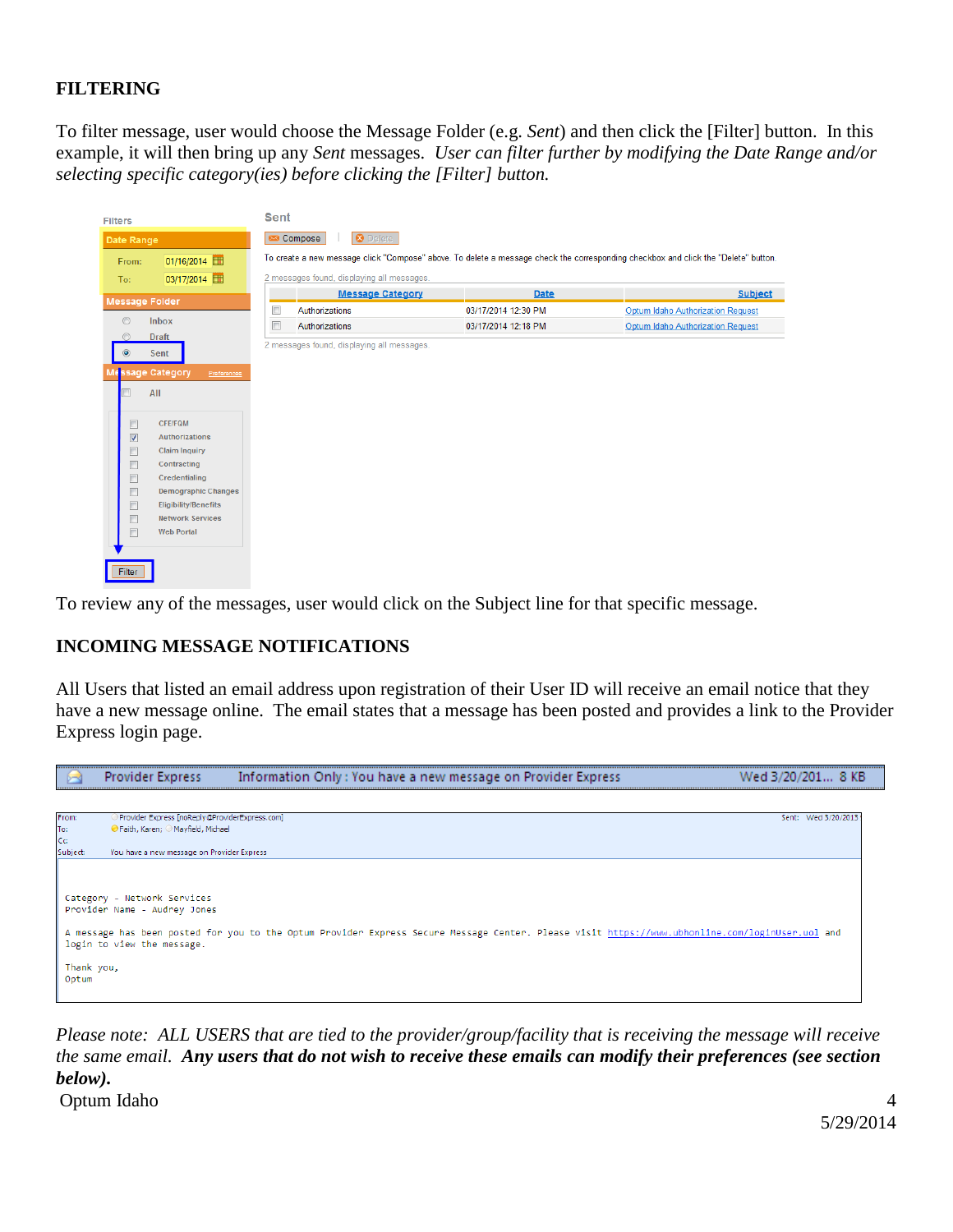#### **DELETING MESSAGES**

To delete messages user would click on the box next to each message they wish to delete, then click the [Delete] button.

|                    | <b>Inbox</b>                  |                    |                                                                                                                                    |  |
|--------------------|-------------------------------|--------------------|------------------------------------------------------------------------------------------------------------------------------------|--|
|                    | <b>Delete</b><br>Compose      |                    |                                                                                                                                    |  |
|                    |                               |                    | To create a new meesage click "Compose" above. To delete a message check the corresponding checkbox and click the "Delete" button. |  |
| 2 messages         | und, displaying all messages. |                    |                                                                                                                                    |  |
|                    |                               |                    |                                                                                                                                    |  |
|                    | <b>Message Category</b>       | Date               | <b>Subject</b>                                                                                                                     |  |
| $\boxed{\text{c}}$ | Network Services              | 03/20/2013 9:23 AM | REtrequesting copy of fee schedule                                                                                                 |  |
|                    | Authorizations                | 03/11/2013 6:23 PM | Action Required - Test message multi providers                                                                                     |  |

User will then receive a message to confirm their desire to delete the message(s).

| Dele                                                                   | <b>Please Confirm</b><br>$\boldsymbol{\mathsf{x}}$                                                               |                                |
|------------------------------------------------------------------------|------------------------------------------------------------------------------------------------------------------|--------------------------------|
| message click<br>nd, displaying a<br><b><i><u>Aessage Cate</u></i></b> | Once you delete the message you will<br>not be able to restore or read it again.<br>Do you still want to delete? | irresponding c                 |
| Services<br>ations<br>nd, displaying a                                 | No<br>Yes                                                                                                        | questing copy<br>Required - Te |

Once user clicks "Yes" they will receive confirmation that the message(s) has/have been deleted.

**NOTE**: *External users (Providers/Agency representatives) that have access to the Provider Message Center (PMC) and have e-mail notification turned on, will all receive the same e-mail that a request/reply has been posted. It is important that all users are aware of this. Once a user deletes a message, it is deleted for all users. A couple of things can be done to remediate this:*

- *1. Inform all users for that group that if they do not wish to see/receive notification of Authorization messages (for example, a claim or contracting person likely will not need to see these), they can use the Preferences option and change the view, so they do not get those e-mails (this applies across-the-board, so perhaps a staff member only concerned with Authorizations does not want/need to see Billing messages, they can modify that view as well).*
- *2. Inform all users for that group that a certain person/persons should be the ones to delete messages, and no one else.*

Optum Idaho 5